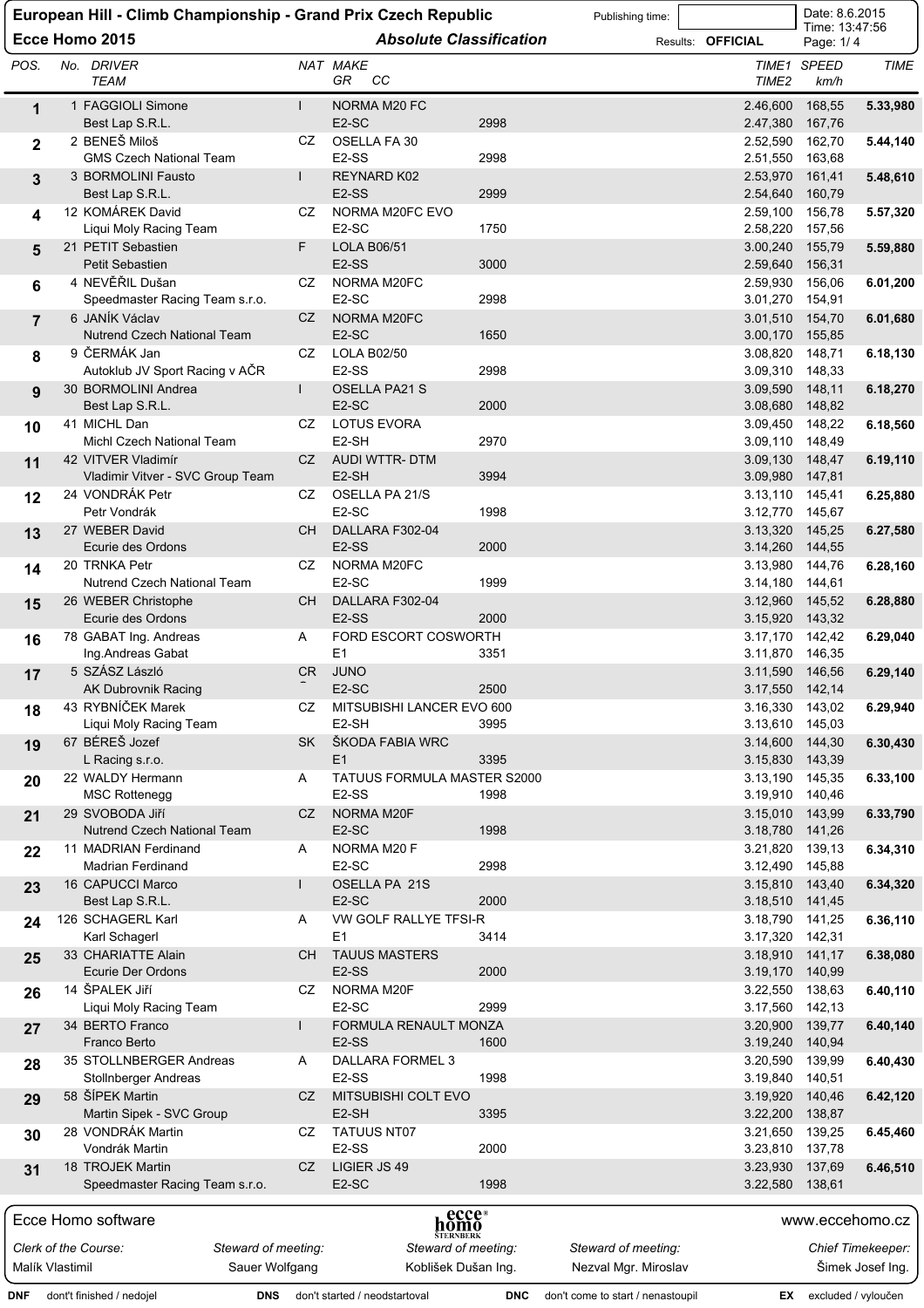|                 | European Hill - Climb Championship - Grand Prix Czech Republic |                     |                                                   |            | Publishing time:                  |                                    | Date: 8.6.2015              |                          |
|-----------------|----------------------------------------------------------------|---------------------|---------------------------------------------------|------------|-----------------------------------|------------------------------------|-----------------------------|--------------------------|
|                 | Ecce Homo 2015                                                 |                     | <b>Absolute Classification</b>                    |            |                                   | Results: <b>OFFICIAL</b>           | Time: 13:47:56<br>Page: 2/4 |                          |
| POS.            | No. DRIVER<br><b>TEAM</b>                                      |                     | NAT MAKE<br>CC<br>GR.                             |            |                                   | TIME <sub>2</sub>                  | TIME1 SPEED<br>km/h         | TIME                     |
| 32              | 55 MEIXNER Richard<br>KV Motorsport Klub v AČR                 | CZ                  | MITSUBISHI EVO MAX<br>E <sub>2</sub> -SH          | 2300       |                                   | 3.24,420<br>3.23,180               | 137,36<br>138,20            | 6.47,600                 |
| 33              | 51 BENEŠ Oskar<br>Empreza Racing Klub                          | CZ                  | <b>FORD FIESTA</b><br>E <sub>2</sub> -SH          | 3395       |                                   | 3.26,650<br>3.23,390               | 135,88<br>138,06            | 6.50,040                 |
| 34              | 80 MALÝ Jaromír<br><b>Czech National Team</b>                  | CZ                  | MITSUBISHI LANCER EVO VIII<br>Α                   | 3395       |                                   | 3.24,120<br>3.26,290               | 137,57<br>136,12            | 6.50,410                 |
| 35              | 37 MLEJNEK Aleš<br>KV Motorsport Klub v AČR                    | CZ                  | <b>GLORIA C8F</b><br>E <sub>2</sub> -SS           | 998        |                                   | 3.25,140<br>3.25,650               | 136,88<br>136,54            | 6.50,790                 |
| 36              | 50 PAILER Felix<br><b>Pailer Felix</b>                         | A                   | <b>LANCIA INTEGRALE</b><br>E1                     | 4223       |                                   | 3.24,700<br>3.29,830               | 137,18<br>133,82            | 6.54,530                 |
| 37              | 48 ULMAN Pavel<br><b>AMK Ecce Homo</b>                         | CZ                  | <b>BMW M3 E36</b><br>E1                           | 4444       |                                   | 3.28,860<br>3.26,030               | 134,44<br>136,29            | 6.54,890                 |
| 38              | 54 MILOŇ Jan<br>Jantar Team s.r.o.                             | <b>SK</b>           | ŠKODA FABIA WRC<br>E1                             | 3395       |                                   | 3.27,250<br>3.28,290               | 135,49<br>134,81            | 6.55,540                 |
| 39              | 68 STERNAD Diethard                                            | A                   | <b>ALFA ROMEO</b>                                 |            |                                   | 3.27,620                           | 135,25                      | 6.55,640                 |
| 40              | <b>Sternad Diethard</b><br>40 KAVECZ Istvan                    | CR.                 | E2-SH<br>BMW E90                                  | 1998       |                                   | 3.28,020<br>3.27,610               | 134,99<br>135,25            | 6.56,810                 |
|                 | AK Dubrovnik Racing<br>46 STEHLIK Karel                        | CZ                  | E <sub>2</sub> -SH<br>MITSUBISHI ECLIPSE EVO 650+ | 3998       |                                   | 3.29,200 134,23<br>3.32,230 132,31 |                             | 6.57,040                 |
| 41              | KV Motorsport Czech National Team                              |                     | E <sub>2</sub> -SH                                | 3950       |                                   | 3.24,810 137,10                    |                             |                          |
| 42              | 81 VOJÁČEK Lukáš<br><b>Czech National Team</b>                 | CZ                  | MITSUBISHI LANCER EVO VIII<br>A                   | 3395       |                                   | 3.28,690<br>3.29,160 134,25        | 134,55                      | 6.57,850                 |
| 43              | 104 LOS Jiří<br>Los Czech National Team                        | CZ                  | MITSUBISHI LANCER EVO IX<br>N                     | 3395       |                                   | 3.29,650<br>3.29,780               | 133,94<br>133,85            | 6.59,430                 |
| 44              | 111 STEFANOVSKI Igor<br><b>Akk Prosport</b>                    | MK                  | MITSUBISHI LANCER EVO IX<br>N                     | 3395       |                                   | 3.29,970<br>3.31,000               | 133,73<br>133,08            | 7.00,970                 |
| 45              | 69 ZEMAN Martin<br>KRTZ s.r.o.                                 | CZ                  | MITSUBISHI LANCER EVO VIII<br>E1                  | 3990       |                                   | 3.32,270<br>3.31,140               | 132,28<br>132,99            | 7.03,410                 |
| 46              | 105 JERMAN Martin<br><b>Czech National Team</b>                | CZ                  | MITSUBISHI LANCER EVO IX<br>N                     | 3395       |                                   | 3.31,860<br>3.31,580               | 132,54<br>132,72            | 7.03,440                 |
| 47              | 38 KRAKOVIČ Radek<br>Krakovič Radek                            | CZ                  | FIKS 09 RK<br>E <sub>2</sub> -SS                  | 1369       |                                   | 3.32,640<br>3.31,560               | 132,05<br>132,73            | 7.04,200                 |
| 48              | 85 WIEDENHOFER Stefan                                          | A                   | MITSUBISHI EVO IX R4                              |            |                                   | 3.32,340                           | 132,24                      | 7.04,510                 |
| 49              | Last Exit Motorsport<br>36 SCHERF Martin                       | A                   | Α<br>FORMEL RENAULT 2,0                           | 3395       |                                   | 3.32,170 132,35<br>3.35,150 130,51 |                             | 7.05,090                 |
| 50              | <b>Scherf Martin</b><br>112 MILJKOVIC Nikola                   | SR                  | E <sub>2</sub> -SS<br>MITSUBISHI EVO IX           | 1998       |                                   | 3.29,940<br>3.33,140               | 133,75<br>131,74            | 7.05,510                 |
|                 | Realmotorsport<br>19 BOUVIER Christian                         | F.                  | N<br>LIGIER JS51                                  | 3400       |                                   | 3.32,370 132,22                    | 131,14                      |                          |
| 51              | <b>Bouvier Christian</b>                                       |                     | E <sub>2</sub> -SC                                | 1998       |                                   | 3.34,130<br>3.33,540               | 131,50                      | 7.07,670                 |
| 52              | 56 MICHL Josef<br>Michl Czech National Team                    | CZ.                 | <b>LOTUS ELISE</b><br>E <sub>2</sub> -SH          | 1994       |                                   | 3.34,360<br>3.34,860 130,69        | 130,99                      | 7.09,220                 |
| 53              | 32 FOLTA Sebastian<br>Sebastian Folta                          | PL                  | OPEL LOTUS FORMULA<br>E <sub>2</sub> -SS          | 1998       |                                   | 3.36,220<br>3.34,940               | 129,87<br>130,64            | 7.11,160                 |
| 54              | 109 BENEŠOVÁ Dominika                                          | CZ.                 | MITSUBISHI LANCER EVO X<br>Ν                      | 3395       |                                   | 3.34,570                           | 130,87                      | 7.11,600                 |
| 55              | Empreza Racing Klub<br>108 SAJLER Filip                        | CZ                  | MITSUBISHI LANCER EVO X                           |            |                                   | 3.37,030<br>3.38,090               | 129,38<br>128,75            | 7.15,940                 |
| 56              | Liqui Moly Racing Team<br>45 HUBÁČEK Karel                     | CZ                  | N<br>BMW M3 E92 GTR                               | 3395       |                                   | 3.37,850<br>3.36,390               | 128,90<br>129,77            | 7.16,870                 |
| 57              | Autoklub JV Sport Racing v ACR<br>23 TARMANN Josef             | A                   | E <sub>2</sub> -SH<br>DALLARA MERCEDES F302       | 4999       |                                   | 3.40,480<br>3.37,650               | 127,36<br>129,01            | 7.17,290                 |
| 58              | Tarmann Josef<br>106 MASIC Damir                               | A                   | $E2-SS$<br>MITSUBISHI LANCER EVO IX               | 1997       |                                   | 3.39,640<br>3.39,680 127,82        | 127,85                      | 7.17,840                 |
|                 | Damir Masic<br>131 JUHÁS Martin                                | <b>SK</b>           | N<br>BMW M3                                       | 3395       |                                   | 3.38,160<br>3.38,620               | 128,71<br>128,44            | 7.18,440                 |
| 59              | <b>MRM Motosport</b><br>53 NAUSCHNEGG Reinhold                 | A                   | E1<br>OPEL CALIBRA TURBO                          | 3200       |                                   | 3.39,820                           | 127,74                      |                          |
| 60              | Neuschnegg Reinhold                                            |                     | E1                                                | 3395       |                                   | 3.39,850<br>3.38,850 128,31        | 127,72                      | 7.18,700                 |
| 61              | 399 BOHÁČ Milan<br>Milan Boháč                                 | CZ                  | <b>RENAULT CLIO</b><br>E <sub>1</sub> H           | 1998       |                                   | 3.39,480<br>3.40,720 127,22        | 127,94                      | 7.20,200                 |
| 62              | 91 JUREŇA Peter<br>Slovak National Hillclimb Team              | <b>SK</b>           | MITSUBISHI LANCER EVO IX<br>Α                     | 3395       |                                   | 3.45,700 124,41<br>3.35,950 130,03 |                             | 7.21,650                 |
|                 | Ecce Homo software                                             |                     | <sub>h</sub> ecce®<br>homo                        |            |                                   |                                    | www.eccehomo.cz             |                          |
|                 | Clerk of the Course:                                           | Steward of meeting: | ŠTERNBERK<br>Steward of meeting:                  |            | Steward of meeting:               |                                    |                             | <b>Chief Timekeeper:</b> |
| Malík Vlastimil |                                                                | Sauer Wolfgang      | Koblišek Dušan Ing.                               |            | Nezval Mgr. Miroslav              |                                    |                             | Šimek Josef Ing.         |
| DNF             | dont't finished / nedojel                                      |                     | <b>DNS</b> don't started / neodstartoval          | <b>DNC</b> | don't come to start / nenastoupil |                                    | EX excluded / vyloučen      |                          |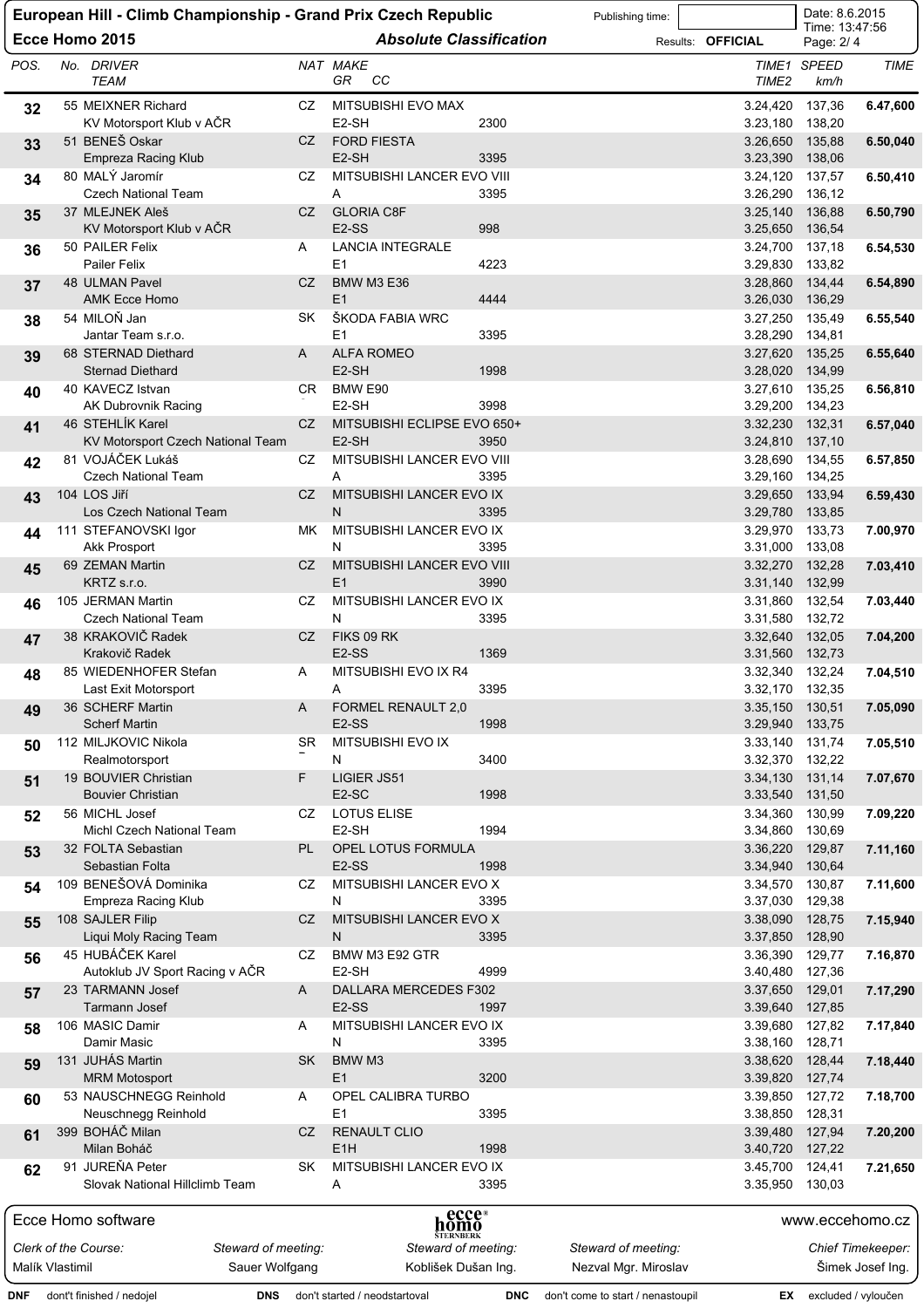| Date: 8.6.2015<br>European Hill - Climb Championship - Grand Prix Czech Republic<br>Publishing time:<br>Time: 13:47:56 |  |                                                    |                     |                                            |              |                                   |                             |                        |                          |
|------------------------------------------------------------------------------------------------------------------------|--|----------------------------------------------------|---------------------|--------------------------------------------|--------------|-----------------------------------|-----------------------------|------------------------|--------------------------|
|                                                                                                                        |  | Ecce Homo 2015                                     |                     | <b>Absolute Classification</b>             |              |                                   | Results: <b>OFFICIAL</b>    | Page: 3/4              |                          |
| POS.                                                                                                                   |  | No. DRIVER<br><b>TEAM</b>                          |                     | NAT MAKE<br>GR<br>CС                       |              |                                   | TIME <sub>2</sub>           | TIME1 SPEED<br>km/h    | TIME                     |
| 63                                                                                                                     |  | 73 HROBA Oto<br><b>Steps Nitra Racing</b>          | SK                  | CITROEN SAXO 1.6<br>E1                     | 1592         |                                   | 3.44,420<br>3.43,710        | 125,12<br>125,52       | 7.28,130                 |
| 64                                                                                                                     |  | 309 DOSEDĚL Dušan<br><b>AMK Ecce Homo</b>          | CZ                  | SUBARU IMPREZA WRX STI<br>E <sub>1</sub> H | 4280         |                                   | 3.46,350<br>3.44,390        | 124,06<br>125,14       | 7.30,740                 |
| 65                                                                                                                     |  | 62 WOLF Alexander<br>MSC Muehlbach                 | A                   | PEUGEOT 306 MAXI<br>E1                     | 1999         |                                   | 3.48,300<br>3.46,420        | 123,00<br>124,02       | 7.34,720                 |
| 66                                                                                                                     |  | 103 TAUS Kerstin<br><b>Kerstin Taus</b>            | CZ                  | SUBARU IMPREZA WRX STI<br>Ν                | 3395         |                                   | 3.51,250<br>3.48,180        | 121,43<br>123,06       | 7.39,430                 |
| 67                                                                                                                     |  | 63 JANÁK Jaroslav<br>Jaroslav Janák                | CZ                  | <b>VW GOLF</b><br>E <sub>2</sub> -SH       | 1594         |                                   | 3.51,740<br>3.49,790        | 121,17<br>122,20       | 7.41,530                 |
| 68                                                                                                                     |  | 107 VAVŘINEC Tomáš<br>Tomáš Vavřinec               | CZ                  | MITSUBISHI EVO X<br>N                      | 3395         |                                   | 3.40,410<br>4.01,830        | 127,40<br>116,11       | 7.42,240                 |
| 69                                                                                                                     |  | 115 MAYER Chris-Andre<br>Chris-Andre Mayer         | A                   | <b>HONDA CIVIC TYPE R</b><br>Ν             | 1998         |                                   | 3.53,430<br>3.49,840        | 120,29<br>122,17       | 7.43,270                 |
| 70                                                                                                                     |  | 323 PATOČKA Karel<br>Liqui Moly Racing Team        | CZ                  | ŠKODA FELICIA PICK-UP<br>E <sub>1</sub> H  | 1595         |                                   | 3.50,100<br>3.53,380        | 122,03<br>120,32       | 7.43,480                 |
| 71                                                                                                                     |  | 59 THEIMER JIří<br>AMK Ecce Homo                   | CZ                  | PEUGEOT 306 MAXI<br>E2-SH                  | 1998         |                                   | 3.51,370<br>3.52,460        | 121,36<br>120,79       | 7.43,830                 |
| 72                                                                                                                     |  | 52 GRUNDOVÁ Nela                                   | CZ                  | MITSUBISHI EVO VIII                        |              |                                   | 3.53,350                    | 120,33                 | 7.43,910                 |
| 73                                                                                                                     |  | KV Motorsport Klub v AČR<br>307 TOMEČEK Lukáš      | CZ                  | E1<br>VW GOLF I GTI 16V                    | 3395         |                                   | 3.50,560<br>3.51,880        | 121,79<br>121,10       | 7.44,480                 |
|                                                                                                                        |  | <b>AMK Ecce Homo</b><br>116 COSSU Tonino           |                     | E <sub>1</sub> H                           | 2000         |                                   | 3.52,600                    | 120,72                 |                          |
| 74                                                                                                                     |  | <b>Tonino Cossu</b>                                | L                   | HONDA CIVIC TYPE R<br>N                    | 2000         |                                   | 3.55,060<br>3.53,790        | 119,46<br>120,11       | 7.48,850                 |
| 75                                                                                                                     |  | 57 SCHWAN Roman<br>Schwan Roman                    | CZ                  | RENAULT MEGANE COUPE<br>E2-SH              | 1994         |                                   | 3.55,080<br>3.53,960        | 119,45<br>120,02       | 7.49,040                 |
| 76                                                                                                                     |  | 15 TERSCHL Wolfgang<br><b>Team Terschl Austria</b> | A                   | PROSPORT LM 3000<br>E <sub>2</sub> -SC     | 3999         |                                   | 3.56,120<br>3.54,470 119,76 | 118,92                 | 7.50,590                 |
| 77                                                                                                                     |  | 60 VAŠEK Jiří<br><b>AMK Ecce Homo</b>              | CZ                  | ŠKODA OCTAVIA<br>E <sub>2</sub> -SH        | 1984         |                                   | 3.55,520<br>3.55,520        | 119,23<br>119,23       | 7.51,040                 |
| 78                                                                                                                     |  | 76 HROBA Martin<br><b>Steps Nitra Racing</b>       | SK                  | ŠKODA FABIA 1.4<br>E1                      | 1390         |                                   | 3.55,380<br>3.56,140        | 119,30<br>118,91       | 7.51,520                 |
| 79                                                                                                                     |  | 96 VOJÁČEK Petr<br><b>Ennoble Racing Klub</b>      | CZ                  | FERRARI 430 GT3<br>GT                      | 4290         |                                   | 4.04,980<br>3.49,940        | 114,62<br>122,12       | 7.54,920                 |
| 80                                                                                                                     |  | 93 KRETZ Michal<br><b>Michal Kretz</b>             | CZ                  | FORD FOCUS KIT CAR<br>Α                    | 1990         |                                   | 3.57,060 118,45<br>3.58,270 | 117,85                 | 7.55,330                 |
| 81                                                                                                                     |  | 332 STUDENÝ Lukáš<br>Lukáš Studený                 | CZ                  | ŠKODA 110R<br>E <sub>1</sub> H             | 1398         |                                   | 3.56,550<br>3.59,070 117,46 | 118,71                 | 7.55,620                 |
| 82                                                                                                                     |  | 119 PFEIFER Herbert<br><b>Herbert Pfeifer</b>      | A                   | HONDA INTEGRA TYP R<br>N                   | 1797         |                                   | 3.58,870 117,55<br>4.00,180 | 116,91                 | 7.59,050                 |
| 83                                                                                                                     |  | 71 HUTTER Gregor<br><b>Hutter Gregor</b>           | A                   | ALFA ROMEO 145<br>E1                       | 1600         |                                   | 3.58,320<br>4.01,270        | 117,82<br>116,38       | 7.59,590                 |
| 84                                                                                                                     |  | 90 PODMAJERSKÝ Vladimír<br>Podmajerský Vladimír    | SK                  | PEUGEOT 206 RC<br>Α                        | 1997         |                                   | 3.59,810<br>4.01,500        | 117,09<br>116,27       | 8.01,310                 |
| 85                                                                                                                     |  | 97 CHALOUPKA František<br>Ennoble Racing Klub      | CZ                  | NISSAN 350 Z<br>GT                         | 3490         |                                   | 4.01,400<br>4.00,860        | 116,32<br>116,58       | 8.02,260                 |
| 86                                                                                                                     |  | 320 PLEVA Martin<br>AMK Vrbno pod Pradědem         | CZ                  | ŠKODA 100<br>E <sub>1</sub> H              | 1397         |                                   | 4.02,160<br>4.00,530 116,74 | 115,96                 | 8.02,690                 |
| 87                                                                                                                     |  | 304 KLUKAN Radek<br>Radek Klukan                   | CZ                  | BMW E36 M3<br>E <sub>1</sub> H             | 2990         |                                   | 4.02,350<br>4.00,480        | 115,87<br>116,77       | 8.02,830                 |
| 88                                                                                                                     |  | 314 ŽÁK Josef<br>AMK Ecce Homo                     | CZ                  | ŠKODA 100<br>E <sub>1</sub> H              | 1400         |                                   | 3.59,970<br>4.03,620        | 117,01<br>115,26       | 8.03,590                 |
| 89                                                                                                                     |  | 88 PAVLU Dominik<br>Dominik Pavlu                  | CZ                  | <b>RENAULT CLIO RS</b><br>A                | 1996         |                                   | 4.02,200<br>4.03,240        | 115,94<br>115,44       | 8.05,440                 |
| 90                                                                                                                     |  | 87 HOLÍK Marek<br>Marek Holík                      | CZ                  | ŠKODA FELICIE KIT CAR<br>A                 | 1497         |                                   | 4.06,380<br>4.04,700        | 113,97<br>114,75       | 8.11,080                 |
| 91                                                                                                                     |  | 321 MACEK Vojtěch<br>Macek Vojtěch                 | CZ                  | ŠKODA 110 R<br>E <sub>1</sub> H            | 1490         |                                   | 4.07,350<br>4.06,530        | 113,52<br>113,90       | 8.13,880                 |
| 92                                                                                                                     |  | 70 STEJSKAL Bronislav<br>Drotar Autosport          | CZ                  | ŠKODA FELICIA KIT-CAR<br>E1                | 1397         |                                   | 4.09,890 112,37<br>4.08,010 | 113,22                 | 8.17,900                 |
| 93                                                                                                                     |  | 313 THEIMER mladší Jiří<br><b>AMK Ecce Homo</b>    | CZ                  | PEUGOT 205 MAXI<br>E <sub>1</sub> H        | 1998         |                                   | 4.23,200<br>3.56,740 118,61 | 106,69                 | 8.19,940                 |
|                                                                                                                        |  | Ecce Homo software                                 |                     |                                            | homo<br>homo |                                   |                             |                        | www.eccehomo.cz          |
|                                                                                                                        |  | Clerk of the Course:                               | Steward of meeting: | <b>ŠTERNBERK</b><br>Steward of meeting:    |              | Steward of meeting:               |                             |                        | <b>Chief Timekeeper:</b> |
| Malík Vlastimil                                                                                                        |  |                                                    | Sauer Wolfgang      | Koblišek Dušan Ing.                        |              | Nezval Mgr. Miroslav              |                             |                        | Šimek Josef Ing.         |
| DNF                                                                                                                    |  | dont't finished / nedojel                          | <b>DNS</b>          | don't started / neodstartoval              | <b>DNC</b>   | don't come to start / nenastoupil |                             | EX excluded / vyloučen |                          |